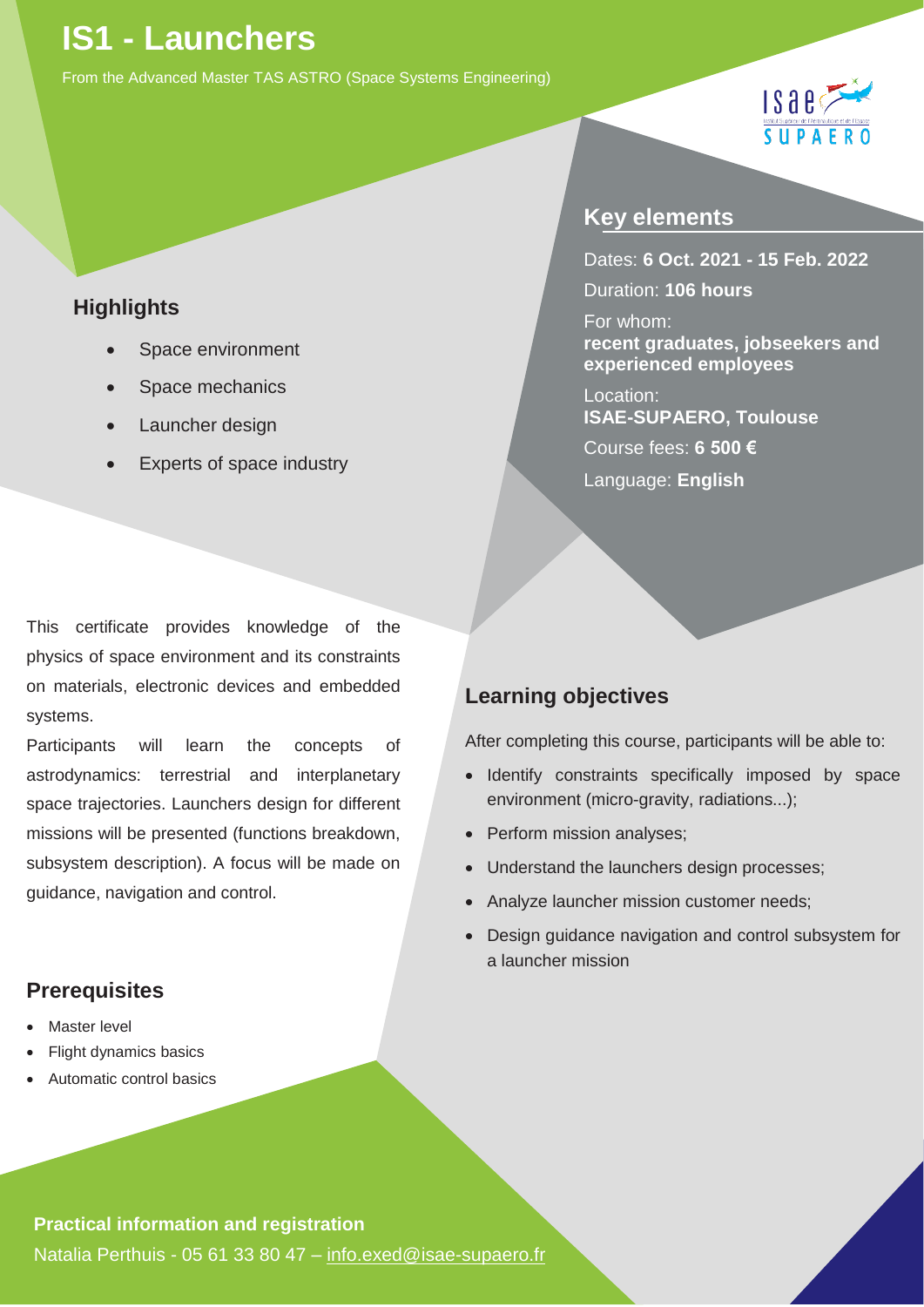## **IS1 - Launchers**

From the Advanced Master TAS ASTRO (Space Systems Engineering)



## **Course Content**

#### **IS413 - Space environment and effects (12 h):**

- Introduction to the space environment
- Description of the physics of space environment
- Radiations materials interactions
- Charging of materials and systems in space environment
- Effects of the space environment on electronics components

#### **IS415 - Mission analysis and orbital mechanics (27 h):**

- Keplerian motion
- Terrestrial orbits and space systems missions
- Interplanetary trajectories
- Orbital maneuvers and station acquisition
- Perturbed movement
- Perturbations affects and station keeping
- Orbit restitution and measurements

#### **IS431- Launchers architecture (49 h):**

- Introduction, missions
- Launch staging and performances
- Optimization and constraints of trajectories and flight mechanics
- Structural analysis and mechanical design
- Propulsion equipments and solid propulsion,
- Avionics and software
- Future projects

#### **IS453 - Launchers guidance and control (18 h):**

- Control and Guidance algorithms: principles, operational uses, exchange parameters
- Principles and components of the inertial navigation techniques
- Specification and design of the inertial measurement units (IMU)
- System trend for future launchers